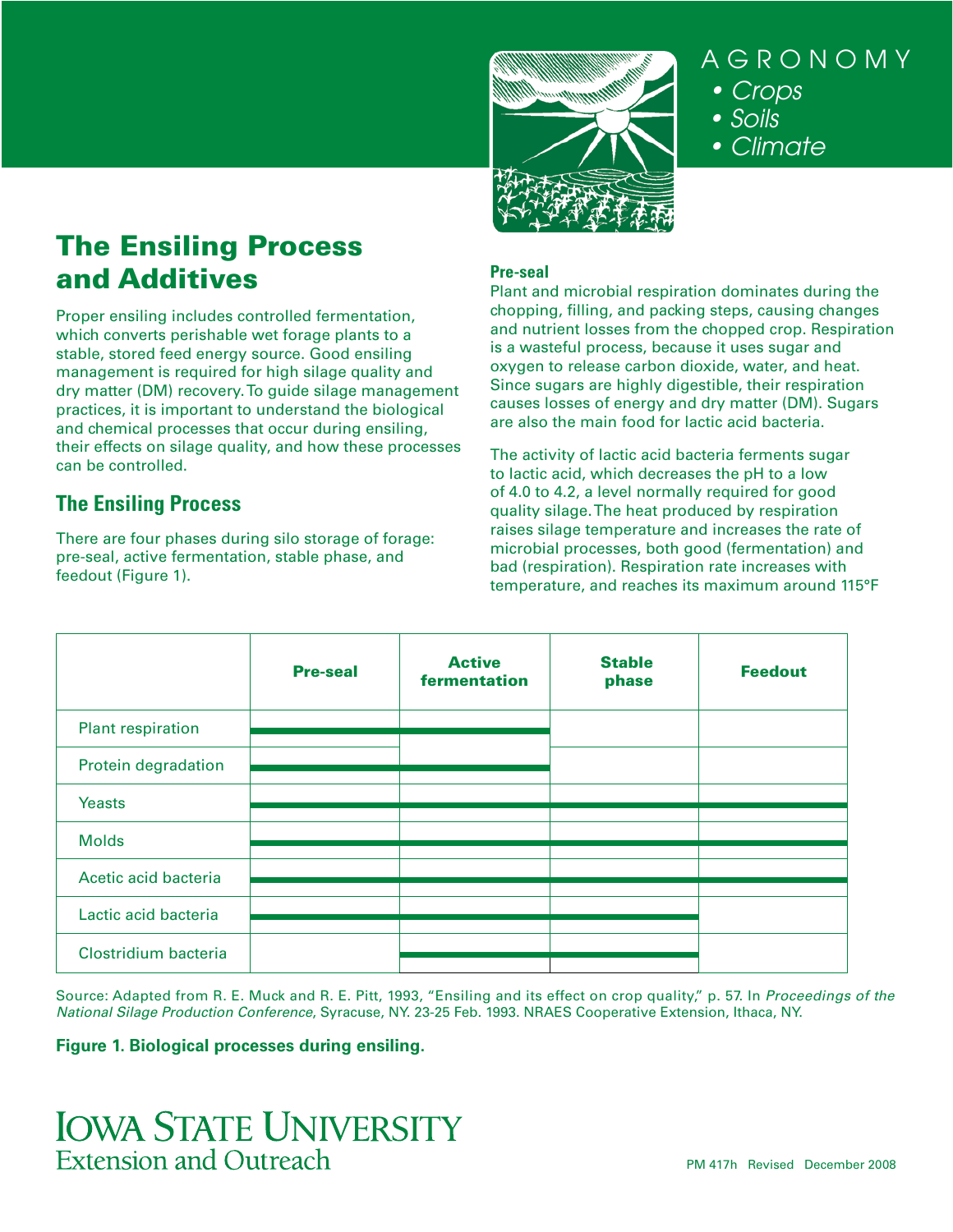in forage with a moisture content between 50 and 70 percent. A rise in temperature above about 120°F can lead to an undesirable high-temperature reaction that causes heat-damage-browning or the Maillard reactions, and decreased silage digestibility. Silage producers can reduce respiration losses by first rapidly wilting the forage crop to 60 to 70 percent moisture for chopping. Drier silage is difficult to pack and allows air to circulate in the chopped forage, which extends the period of respiration losses and heating.

The next management step toward making good silage is to chop the forage at the proper particle length. The recommended cutting length is 3/8 to 1/2 inch. When forage is too coarsely chopped, it is difficult to pack tightly, maintains excess air, and allows respiration to continue for an extended period. Chopping too finely wastes fuel and may adversely affect the normal rumen function of cattle that eat the silage. Even with chopper knives set to cut at 3/8 to 1/2 inch, there will be some longer particles useful in ruminant feeding.

To further reduce respiration losses shorten the filling period, pack the chopped forage tightly, and cover and seal the silo as soon as possible.

## **Active Fermentation**

Processes during this phase occur under anaerobic (oxygen-free) conditions and should be dominated by growth of lactic acid bacteria. This period lasts for one to four weeks and is characterized by a pH decline to around 4.0. During the first days of ensiling, however, plant enzymes and acetic acid producing bacteria compete with lactic acid bacteria for sugars and proteins. Plant enzymes break down proteins to soluble nonprotein nitrogen (NPN). Protein breakdown is highest during the first day after sealing and decreases rapidly as oxygen is used up, with very little protein breakdown occurring after one week of proper ensiling. Maximum protein breakdown occurs at a pH of 5.5 to 6.0, the typical pH of a freshly chopped crop at ensiling. A very rapid fermentation or addition of an acid at ensiling (which will be discussed in a later section) to rapidly decrease pH to 4.0 can reduce protein breakdown considerably. After ensiling, NPN in the silage can range from 20 percent to as much as 85 percent of total N.

The two main groups of lactic acid bacteria are homofermenters, which produce only lactic acid from sugar; and heterofermenters, which produce carbon dioxide, ethanol, acetic acid, and lactic acid. The homofermenters are the most desirable because their activity does not cause DM loss as do heterofermenters. High levels of less desirable acetic acid and ethanol reduce the palatability of silage and, thus, animal intake. When oxygen is present, heterofermenting bacteria produce less lactic and more acetic acid and, in the absence of sugar, convert lactic to acetic acid.

This becomes important when producers open a silo after several weeks to put additional forage on top of the ensiled crop. At that time, lactic acid bacteria are usually the dominant microorganisms in the fermenting silage, and exposure to added oxygen can cause a rapid reduction in lactic acid and increased acetic acid concentrations, reducing silage palatability. Well-fermented silage has a lactic acid concentration of 6 to 8 percent of DM. Consequently, an extended homofermentation is desirable for both crop preservation and animal performance.

Large numbers of lactic acid bacteria occur naturally in plants and grow best under warm, humid conditions. As a result, high counts of lactic acid bacteria occur on corn and alfalfa and remain high for two to three days during wilting of alfalfa. Most lactic acid bacteria grow well above 60°F with fastest growth rates at temperatures between 80° and 100°F. When moisture content is less than 40 percent, their growth is very slow, and fermentation may not be complete until alfalfa is stored for 4 to 5 weeks. At 70 percent moisture, most fermentations are finished within one to two weeks, except under cold (< 50°F) conditions.

Clostridium bacteria and other undesirable bacteria are present on the chopped crop, especially if it has been contaminated with soil or manure. Growth of these clostridium bacteria and yeasts are undesirable in silage fermentation. They can convert lactic acid to foul smelling butyric acid and produce ammonia from plant protein. A clostridial silage is characterized by butyric acid levels greater than lactic acid levels, ammonia-N levels greater than 10 percent of total N, pH above 5.0, and a "rancid butter" odor. Clostridial fermentation may sometimes dominate in silage with a moisture content above 70 percent.

#### **Stable Phase**

When lactic acid bacteria have used up all the sugar in the crop or when pH gets low enough to stop their growth (4.0 – 4.2 or lower), the stable phase begins. As long as the silo remains sealed and anaerobic, little biological activity occurs during this period. However, as oxygen slowly enters through silo walls and covers, this can cause the growth of yeasts, molds, and aerobic bacteria at the exposed surfaces of silos. Listeria bacteria grow in silage exposed to oxygen, such as air entering through small leaks in plastic covers or around doors in a tower silo. In extreme cases, listeria can cause disease of the nervous system in both animals and humans and induce abortions or cause death.

#### **Feedout**

After the silo is opened and during feedout, the surface is reexposed to oxygen where yeast, mold, and aerobic bacteria can again deteriorate silage. These organisms convert remaining plant sugars, lactic acid, or other energy-rich nutrients in the silage to carbon dioxide, water, and heat. Because fermentation acids are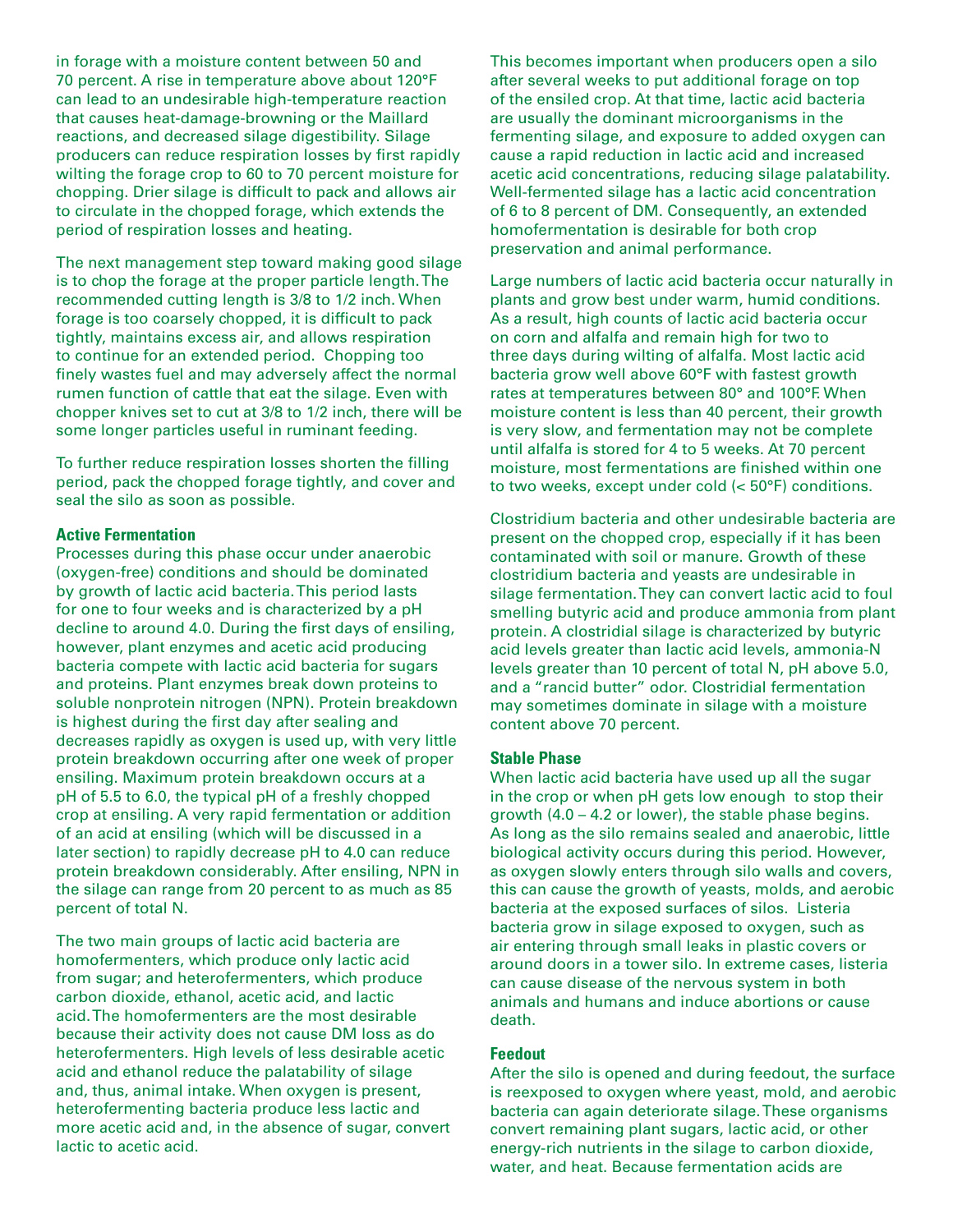destroyed during aerobic spoilage, silage pH increases to levels sometimes exceeding 7.0. Heating and a yeast aroma are the most common symptoms of aerobic deterioration of silages. Thus, feedout spoilage causes increased DM losses, degraded feed, and a higher risk of toxic organisms and their spoilage products.

Aerobic feedout losses are minimal, however, when good feedout management is practiced. Remove a minimum of 2 inches of silage per day in the winter and 4 inches of silage per day in the summer from tower silos. For bunker silos, it is best to remove at least 4 inches per day in the winter and 6 inches per day from the silage surface in the summer. Also, feed silage to the livestock in small portions two to four times per day instead of in one big portion.

## **Silage Additives**

Producers hear and read advertisements and promotions about products to help make better silage. To determine whether to use a silage additive or which one is best, it is important that you know how the additive influences silage fermentation. Remember that an effective additive may help make good silage better, but it will not make poor silage good. Commercial silage additives can be divided into five categories: bacterial inoculants, enzymes, nonprotein nitrogen (NPN) sources, acids, and sugar sources.

## **Bacterial Inoculants**

These are the most common silage additives in the United States and are primarily homofermenter lactic acid bacteria. Effectiveness of the applied inoculant depends on the natural lactic acid bacterial population, the sugar content of the crop, and strains of bacteria in the inoculant. The inoculant must provide at least a tenfold increase in the lactic acid bacteria number in the silo to be economically practical.

Currently there is no method for quick determination of natural lactic acid bacteria numbers on the chopped crops. A common recommendation for the addition of inoculant lactic acid bacteria is to add a minimum of 100,000 colony-forming units (CFU) of lactic acid bacteria per gram of fresh forage. The sugar levels in wilted (< 65 percent moisture) legumes or grasses and in sugar-rich crops, like corn and sorghum, are generally adequate to supply the needs of fermenting bacteria. However, alfalfa silage at 70 percent moisture is somewhat low in fermentable sugars. An inoculant combined with a sugar source, such as molasses, whey, and cereal grains, usually results in a faster pH decline than inoculant alone on higher moisture alfalfa or forage grass silage.

Corn at ensiling has higher natural populations of lactic acid bacteria than in traditional hay crops. Therefore, inoculants are most successful in alfalfa and grass silages, while their success in corn is less consistent. Some strains of a bacterial species have been selected for use on particular crops. Therefore, buy the inoculant product that is selected for the crop you are ensiling. If that is not possible, try a product for a similar crop within the same classification (i.e. legumes and grasses).

A relatively new approach in silage inoculant additives is to include a heterofermenter bacteria in the inoculant to direct the fermentation to aid in preventing spoilage during feedout and improve 'feed bunk stability.' The bacteria *Lactobacillus buchneri* has been demonstrated to improve aerobic stability of silages by reducing the growth of yeasts. The beneficial impact of *L. buchneri* appears to be related to the production of acetic acid. Aerobic stability is likely improved because acetic acid inhibits growth of specific species of yeast that are responsible for heating and spoilage upon exposure to oxygen as compared to untreated silages. Treating silage with *L. buchneri* most likely would be beneficial under circumstances where problems with aerobic instability are expected. Corn silage, small grain silage and high moisture corn are more susceptible to spoilage once exposed to air than legume or grass silage, and therefore *L. buchne*ri inoculation may be a benefit.

## **Enzymes**

Ensiling products sometimes contain inoculants with added enzymes or enzymes alone. These products usually consist of fiber-degrading enzymes, such as cellulases, hemicellulases, amylases, and pectinases. The main goal of these enzymes is to convert the fiber or starches in silage to sugar. This allows a mature forage to act like a less mature, higher quality forage when fed to cattle. Released sugar also can be used for fermentation by lactic acid bacteria. Enzymes have the greatest effect on fiber degradation of grass silage, and are less effective on alfalfa with its more resistant fiber.

The reduction of fiber concentration by enzymes has not resulted in consistent improvement of DM digestibility or animal performance. One disadvantage of enzyme additives is that feedout stability may be reduced if an excess amount of sugar is produced by the enzymes. Enzyme products are less effective in drier (< 60 percent moisture) silages and are most appropriate for forages with 60 to 70 percent moisture. More research is needed on enzyme products to understand the reason for inconsistent animal responses and to determine the right mixture of enzymes needed for consistent response in alfalfa.

## **Nonprotein Nitrogen Sources**

Both ammonia and urea are common additives for improving corn, sorghum, and other cereal silages with low protein concentrations. These additives are used to increase the measured crude protein concentration of silage and to improve aerobic stability